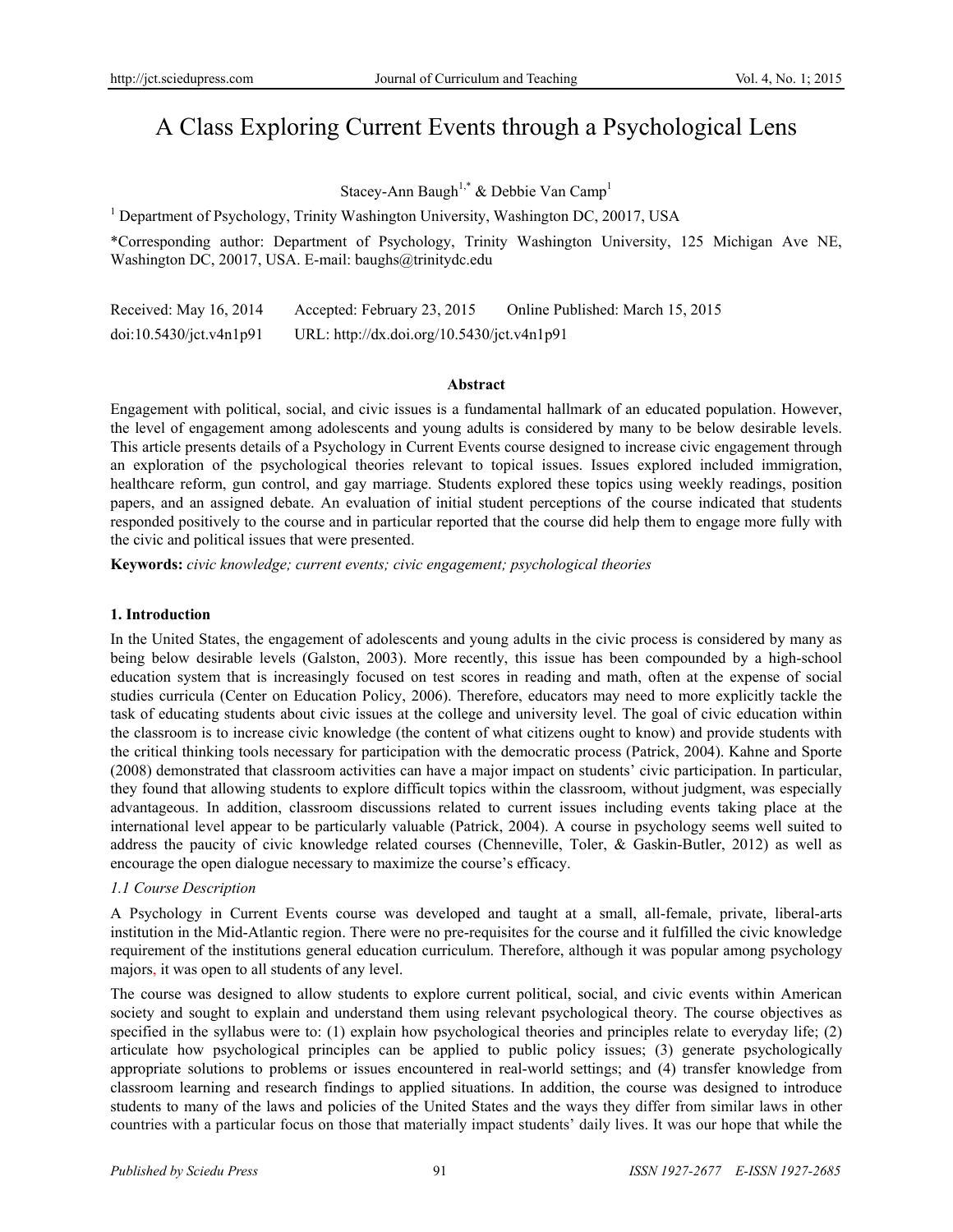theories and concepts used were psychological, that the act of exploring current events through this lens would allow students to appreciate their importance and thus they would feel more engaged in the current event issues on a broader level.

The specific topics covered in the class are revised each semester to include the most relevant and current topics. For example, in Fall 2012 the topics covered included polarizing topics such as immigration, gun control, elections and the role of religion and race in politics, right to die, same-sex marriage and parenting, universal healthcare, marijuana & drinking laws, and the death penalty; other included topics are more chronically relevant, such as body image and internet use (see Table 1 for a full list). The psychological theories and concepts used each week depended on the topic being explored. For example, we explored Kohlberg's levels of moral development when considering right to die issues. Addiction theories and research concerning non-verbal communication were included in the internet topic. When exploring body image issues we discussed eating disorder characteristics, the development of self-esteem in adolescence, and the beautiful is good stereotype (Goldman & Lewis, 1977). The topic of immigration was explored with identity theories, in particular acculturation, ingroup bias, outgroup homogeneity, and realistic conflict theory (Campbell, 1965). The topic of the election focused on decision-making theories, in particular biases in the decision-making process, as well as intergroup dynamics.

The course was team taught by one clinical psychologist and one social psychologist. Both professors were present in all classes and supplemented one another's lectures as necessary. However, the division of topics between the professors was equal and based on their expertise. The first class period of each week was primarily an exploration of the topic; the instructors introduced the students to the topic, the related psychological theory, and research findings in a lecture format. This allowed us to dispel any myths and ensure that the students understood the issue that was under consideration that week. The lecture was followed by a teacher-led classroom discussion of the concepts presented and real-life examples and events that illustrate the concepts discussed. In the second class-period of each week, individual students presented opposing sides of controversial issues related to the week's topic (see Table 1) and led the classroom discussion that followed their presentations.

| Topic                                    | Focus of Reading                                                                    | <b>Debate Question</b>                                                             |
|------------------------------------------|-------------------------------------------------------------------------------------|------------------------------------------------------------------------------------|
| Right to Die                             | The distinction between active and passive<br>euthanasia.                           | Should assisted suicides be decriminalized?                                        |
| The Internet                             | Whether cyberbullying is related to gender.                                         | Should cyber bullies be prosecuted?                                                |
| Body Image                               | Pursuit of the perfect female body and<br>cultural differences in body perceptions. | Should models be required to maintain a<br>minimum body weight?                    |
| Drugs and alcohol                        | Drug use laws.                                                                      | Should the drinking age be reduced from 21<br>to $18$ ?                            |
| Sex addiction                            | Validity of sex addiction as a psychological<br>diagnosis.                          | Should sex addiction treatment be covered by<br>insurance?                         |
| Immigration                              | Impact of immigration on US society.                                                | Should the DREAM act be passed?                                                    |
| Healthcare                               | Analysis of healthcare as a right.                                                  | Should there be mandatory health care<br>coverage for birth control and abortions? |
| Election issues I:                       | Political affiliation as two different                                              | Should individuals who have been                                                   |
| group processes                          | definitions of what it means to be<br>American.                                     | incarcerated be allowed to vote?                                                   |
| Election issues II:<br>race and religion | Atheists as a distrusted outgroup.                                                  | Should the religion of a candidate play a role<br>in politics?                     |
| Homosexuality                            | Biological basis of homosexuality                                                   | Is it ethical to treat someone for<br>homosexuality?                               |
| Gay marriage and                         | Legal issues surrounding marriage and the                                           | Should homosexual couples be allowed to                                            |
| gay parenting                            | impact of gay parents on children                                                   | adopt children?                                                                    |
| Mental health and                        | Relationship between mental illness,                                                | Should people with a history of mental illness                                     |
| crime/gun control                        | suicidality, aggression, and rates of gun<br>ownership.                             | be allowed to own a firearm?                                                       |
| Violent offenders                        | Characteristics of female offenders.                                                | Should there be a death penalty?                                                   |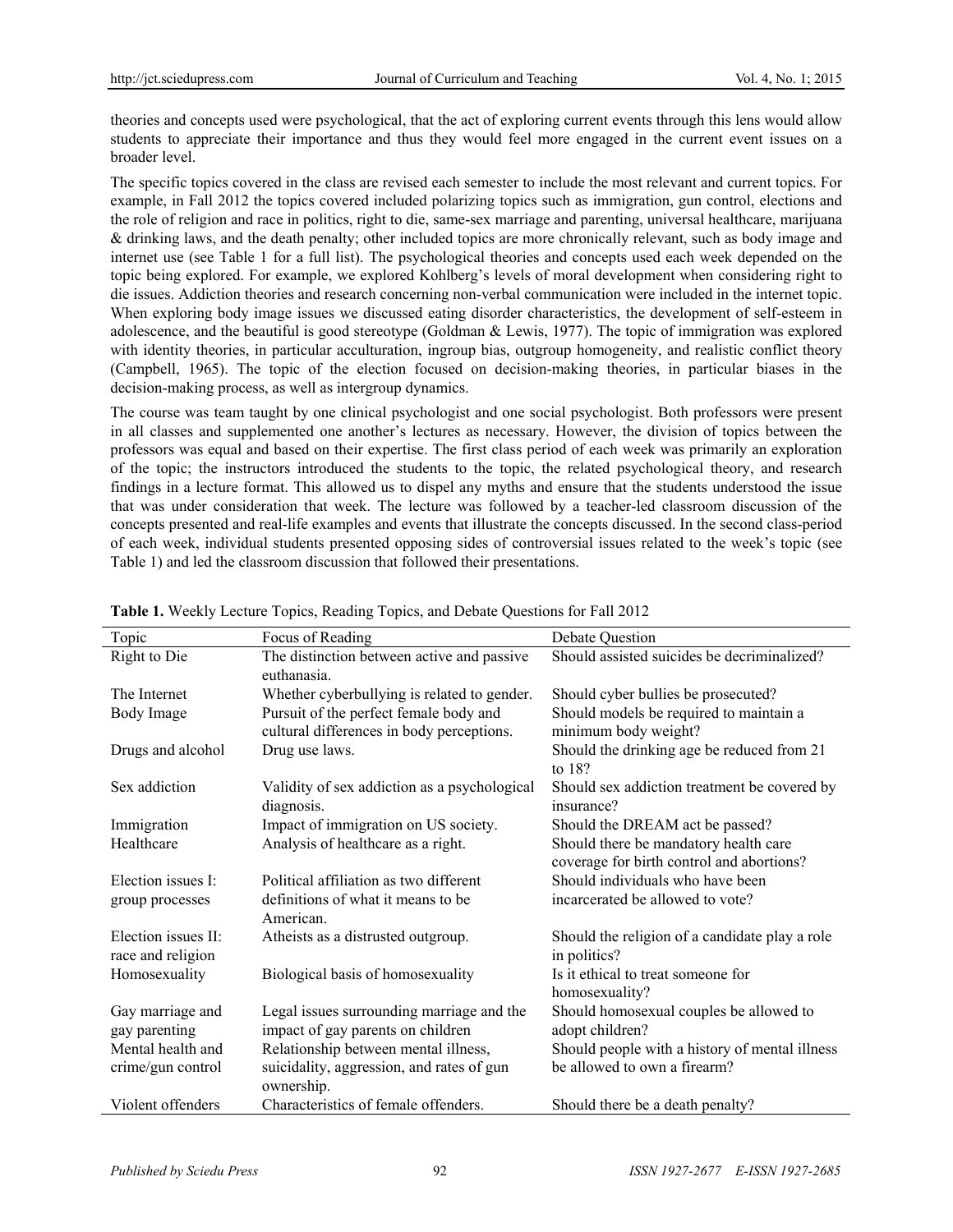# *1.2 Course Requirements*

# 1.2.1 Weekly Readings

Each week students completed assigned readings related to that week's topic. The focus of these readings related broadly to the topic under consideration (see Table 1) and each exposed students to some of the arguments and research findings surrounding the issue. Frequently, these readings were taken from the Taking Sides series published by McGraw Hill which presents readers with an overview of a controversial issue—for example whether sex can be addictive—and then excerpts from writings by experts on opposing sides of the issue. In order to ensure that students were exposed to a diversity of viewpoints we also selected readings from various professional journals. These readings had the additional benefit of exposing students to original psychology texts; such exposure can provide students with a model for how arguments should be constructed and supported (Van Camp & Van Camp, 2013). Students were required to have completed the readings prior to the start of class. To encourage students to complete the readings and think critically about the material there were weekly online reading quizzes. The untimed quizzes consisted of multiple choice and true/false questions that assessed factual knowledge of the readings as well as more critical reading comprehension. The weekly quizzes represented 10% of a student's final grade.

## 1.2.2 Position papers

Students were required to write five 2–4 page position papers on topics of their choosing. The paper requirements specified that students take a stand on an issue closely related to the selected topic and then argue for this stance using supporting empirical evidence taken from either academic sources or credible news sources. Papers were due the week after the selected topic had been discussed and debated and were collectively worth 50% of a student's final grade

## 1.2.3 Examining the Controversy

We randomly assigned each student to one side of a controversial topic (see Table 1). The student was then required to argue for their assigned side of the issue during a classroom presentation using evidence and good argumentation. Following the presentation of both sides of the assigned issue, both students led the class on a general discussion of the presented issue. This approach exposed students to all sides of the debate topic equally and so encouraged critical and in-depth consideration of the topics. However, the focus remained on what the research data and theory suggest about an issue. The presentation was worth 30% of a student's final grade.

## 1.2.4 Participation

The instructors expected all students to participate actively in all classroom discussions. The professors carefully cultivated an atmosphere of comfort and openness from the start of the semester to encourage student engagement and respectful exchange of ideas. Both instructors assessed the students' participation by a combination of their attendance, contribution, and general level of attention. At the end of the semester, the instructors discussed each student and agreed upon a participation grade that represented 10% of a student's final grade in the course.

## **2. Methods**

Thirty female students took the class in Fall 2012. Although specific demographics were not collected the institution serves primarily Black and Hispanic students of typical college age. The majority of the class was sophomore and junior level. Twenty-five students who were present during the last class session of the semester were administered a survey designed to assess their satisfaction with the course. Specifically, the survey asked whether they felt that the class had helped to increase their knowledge of the specific civic-issues covered in the class and whether they felt that they had experienced any changes in their attitudes towards these topics. In addition, questions asked students whether they felt that were now more able to consider alternative viewpoints, appreciate diversity, and understand politics/policy and its impact on individuals. The students responded to these questions along a 7–point response scale from 1 (*not at all*) to 7 (*very much*). Finally, the students expressed in their own words the overall impact the course may have had on them.

## **3. Results**

Students expressed that the course did help them to consider alterative viewpoints, understand and appreciate the impact of politics and policies, understand the source of civic knowledge, think critically, and so forth (see Table 2). Particularly high were the students' ratings of the course's ability to help them appreciate diversity and similarly to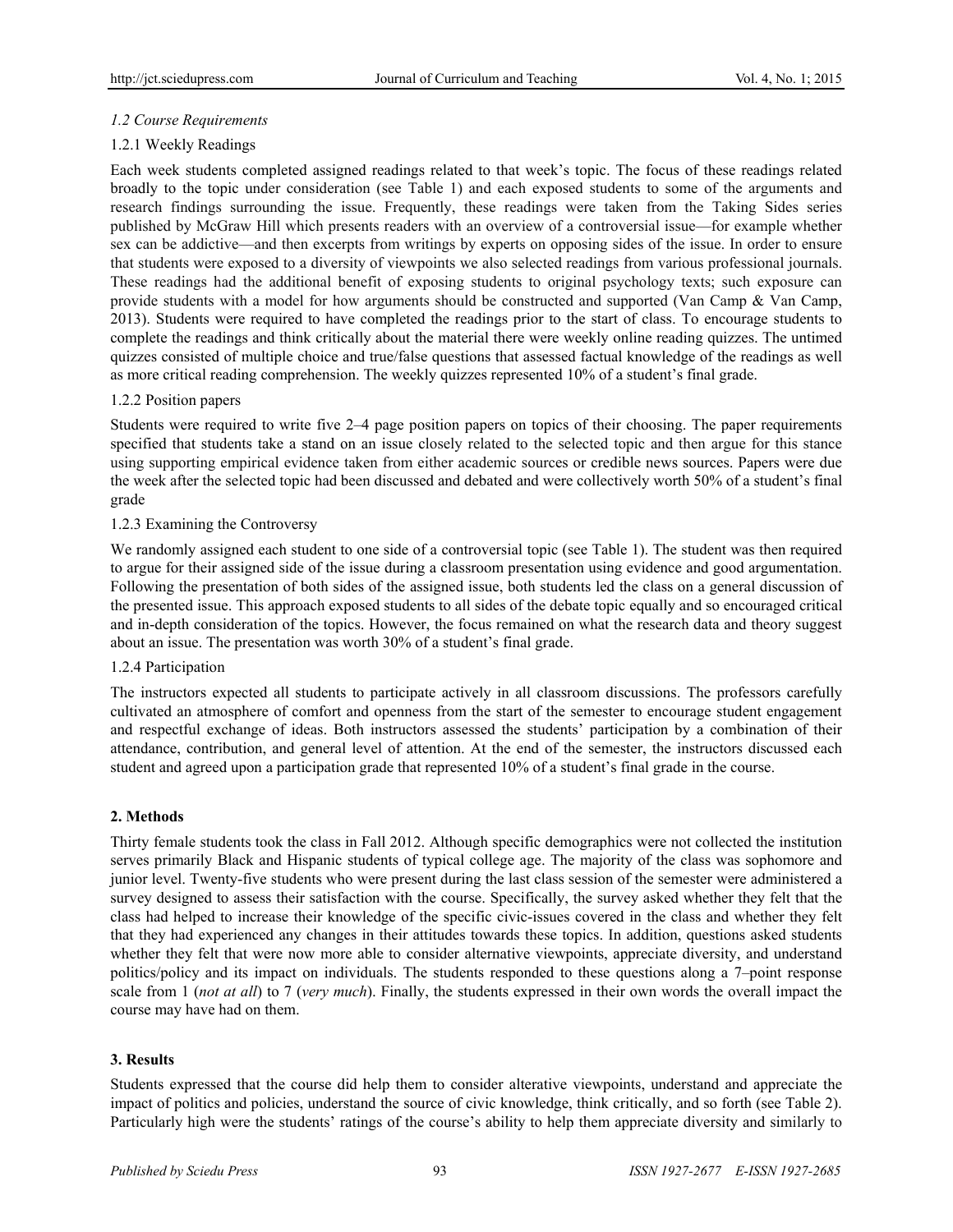appreciate the difference between the U.S. and other countries. The questions that asked students whether they had acquired knowledge about the key issues that the class covered suggested that—at least as far as student survey responses are indicative of effectiveness—the course was successful in its aim to increase their civic knowledge. Interestingly, the mean response was lower and variability higher for the questions assessing students' self-rated feelings of change of attitude on the issues covered. Again, while students' perceptions of changes in knowledge and attitudes should not be interpreted too strongly as anything other than their satisfaction with the course, this does suggest that perhaps the course was successful in increasingly knowledge but did not necessarily effect any attitude change. Therefore, according to the students' perceptions of their experience in the class, we were successful—the students state that they feel more able to appreciate different viewpoints, consider law and policy, and state increased knowledge in our specific issue areas, all without necessarily changing their opinions, which was not our goal.

|  | Table 2. Means and Standard Deviations of Responses to Student Satisfaction Survey |
|--|------------------------------------------------------------------------------------|
|--|------------------------------------------------------------------------------------|

|                                                                               | $\boldsymbol{M}$ | <b>SD</b> |
|-------------------------------------------------------------------------------|------------------|-----------|
| To what extent has Psychology in Current Events increased your ability to:    |                  |           |
| Consider alternate viewpoints on social issues.                               | 6.16             | 1.07      |
| Appreciate diversity.                                                         | 6.52             | 0.87      |
| Understand the US political process.                                          | 5.88             | 1.24      |
| Analyze the impact of government policies on communities and individuals.     | 6.08             | 1.15      |
| Analyze the role of citizens in the political process.                        | 5.83             | 1.27      |
| Understand the US legal system.                                               |                  | 1.27      |
| Understand the differences between US laws and laws in other countries.       |                  | 1.15      |
| Understand the differences between US society and aspects of world societies. | 6.48             | 0.77      |
| Monitor and understand current events.                                        | 6.36             | 0.86      |
| Think critically about political information and arguments.                   | 6.12             | 1.01      |
| Make judgments about public policy.                                           | 6.33             | 0.82      |
| How much has the course increased your knowledge of legal issues surrounding: |                  |           |
| Immigration.                                                                  | 6.04             | 1.08      |
| Drugs and alcohol.                                                            | 5.92             | 1.18      |
| Healthcare.                                                                   | 6.12             | 1.04      |
| Gay marriage.                                                                 | 6.33             | 0.87      |
| Gay parenting.                                                                | 6.42             | 0.78      |
| Gun control.                                                                  | 6.04             | 0.91      |
| Has your stance/option changed towards the following:                         |                  |           |
| The DREAM act (immigration act).                                              | 4.28             | 2.72      |
| The legal drinking age in the U.S.                                            | 4.48             | 2.43      |
| The healthcare reform bill (Obama care).                                      | 4.56             | 2.49      |
| Gay marriage.                                                                 | 4.60             | 2.47      |
| Adoption by gay couples.                                                      |                  | 1.62      |
| Gun control.                                                                  |                  | 2.17      |
| Felony voting rights.                                                         | 5.04             | 2.49      |

Students' own words express their perception that the course did indeed help them to engage in the civic and social issues presented. Students expressed that the class had encouraged them to be more aware of current social issues. For example, one student said, "this class has definitely encouraged me to keep up with current events, not only in the U.S. but also globally, and to compare and contrast our society with others", and another that "I feel I need to pay more attention to social issues and consider my opinion", other comments include "this class helped me realize that it's important to keep up with current events" and "I am very much more engaged with social issues. I think this class is excellent." In addition, other students seemed to express that the class at the very least encouraged them to